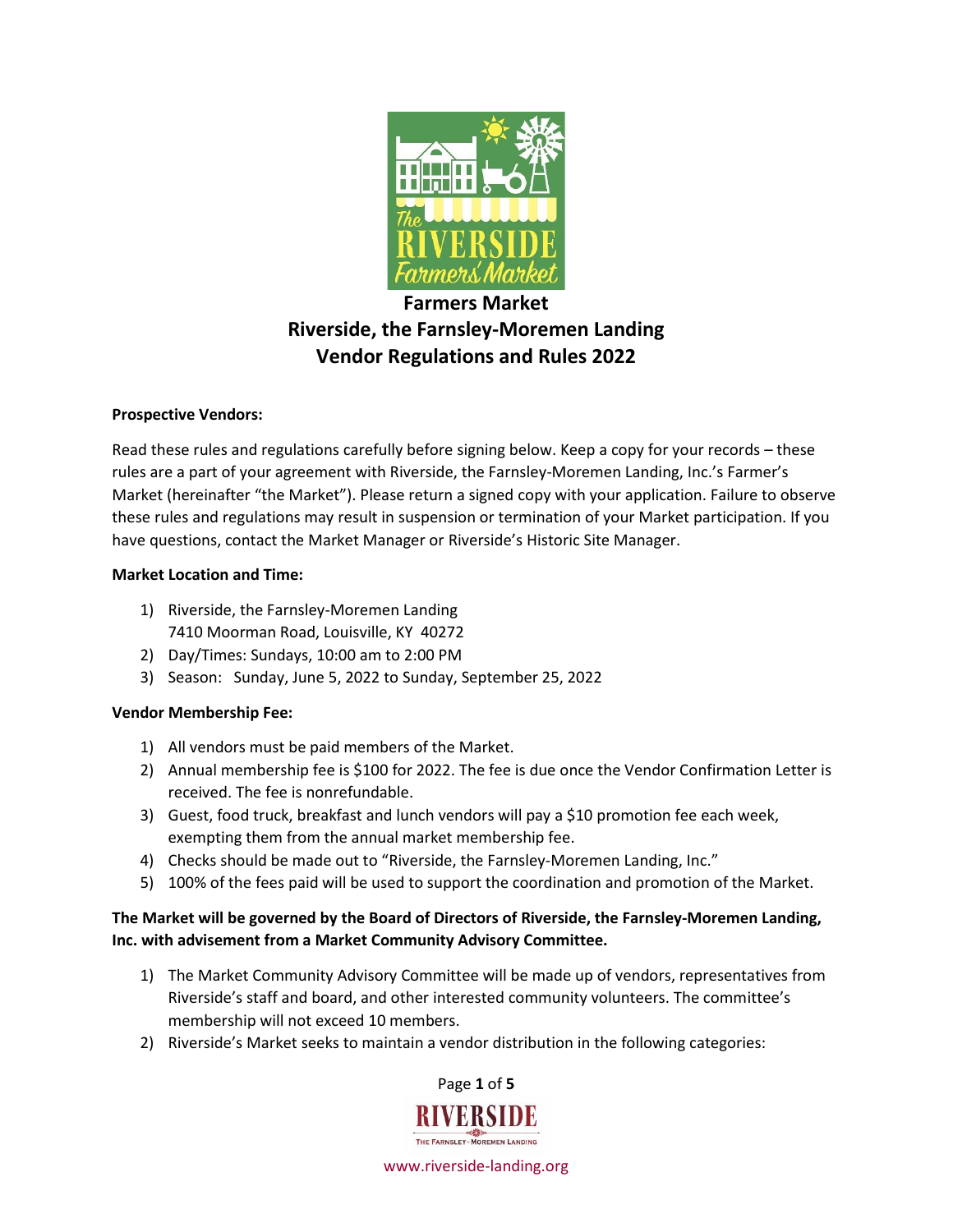- a. Fruits/Vegetables
- b. Eggs/Meats/Cheeses/Mushrooms
- c. Plants/Cut Flowers
- d. Baked Goods/Jams/Jellies
- e. Honey/Herbs/Soaps/Candles
- f. Locally produced crafts (Advisory Committee will seek to keep craft vendors at 20% or less of all vendors and will try to ensure a variety of crafts are represented.)
- g. Prepared foods
- 3) Some vending spaces will be reserved for use by nonprofit organizations and approved groups.
- 4) Day-to-day management of the Market will be the responsibility of Riverside's Market Manager.
- 5) The Market Advisory Committee will make every effort to recruit farmers who are representative of the diversity in our community.
- 6) Grievance procedure:
	- a. Riverside, the Farnsley-Moremen Landing, Inc. is responsible for the enforcement of the rules. Any formal complaints or grievances should be submitted in writing to the Market Manager, or the Site Manager of Riverside, the Farnsley-Moremen Landing.
	- b. Decisions of the Board of Directors of Riverside, the Farnsley-Moremen Landing, Inc. are final as to all matters involving the operation of the Riverside Market.

#### **Product Sales and Regulations**

- 1) Participation in the Market as a vendor requires the submission of an application and a signed Rules and Regulations form as well as acceptance by Riverside, the Farnsley-Moremen Landing, Inc.
- 2) All products and produce sold by vendors must be locally produced or grown by individuals, families, groups, or farms. Locally-grown or produced is defined as Kentucky or Southern Indiana (from Bloomington, IN south to KY). Products using locally-grown produce and animals are allowed including: baked goods, cheese, jams, jellies, soaps, oils, condiments, etc.
- 3) In addition to agricultural, horticultural, and food items, nonedible products may be sold at the Market. This includes: dried flowers, body care products, candles, etc. Materials must be found, grown, foraged or produced by the producer or on a local farm or land.
- 4) Consignment selling is permitted provided produce/products are grown/processed locally, as defined above.
- 5) Only those items listed on the vendor's confirmation letter may be sold. Vendors must notify the Market in writing of any proposed changes before bringing any previously unlisted items to the Market.
- 6) The Market Manager has the discretion to make allowances or exceptions for the sale of the items not listed on a vendor's confirmation letter, and/or sale of non-resident products (items not made or grown locally) based on potential benefit to the overall appeal and attractiveness of the Market. Exceptions may include food and drink items sold by food service vendors.
- 7) Vendors are responsible for ensuring that their products or produce complies with USDA standards and guidelines.

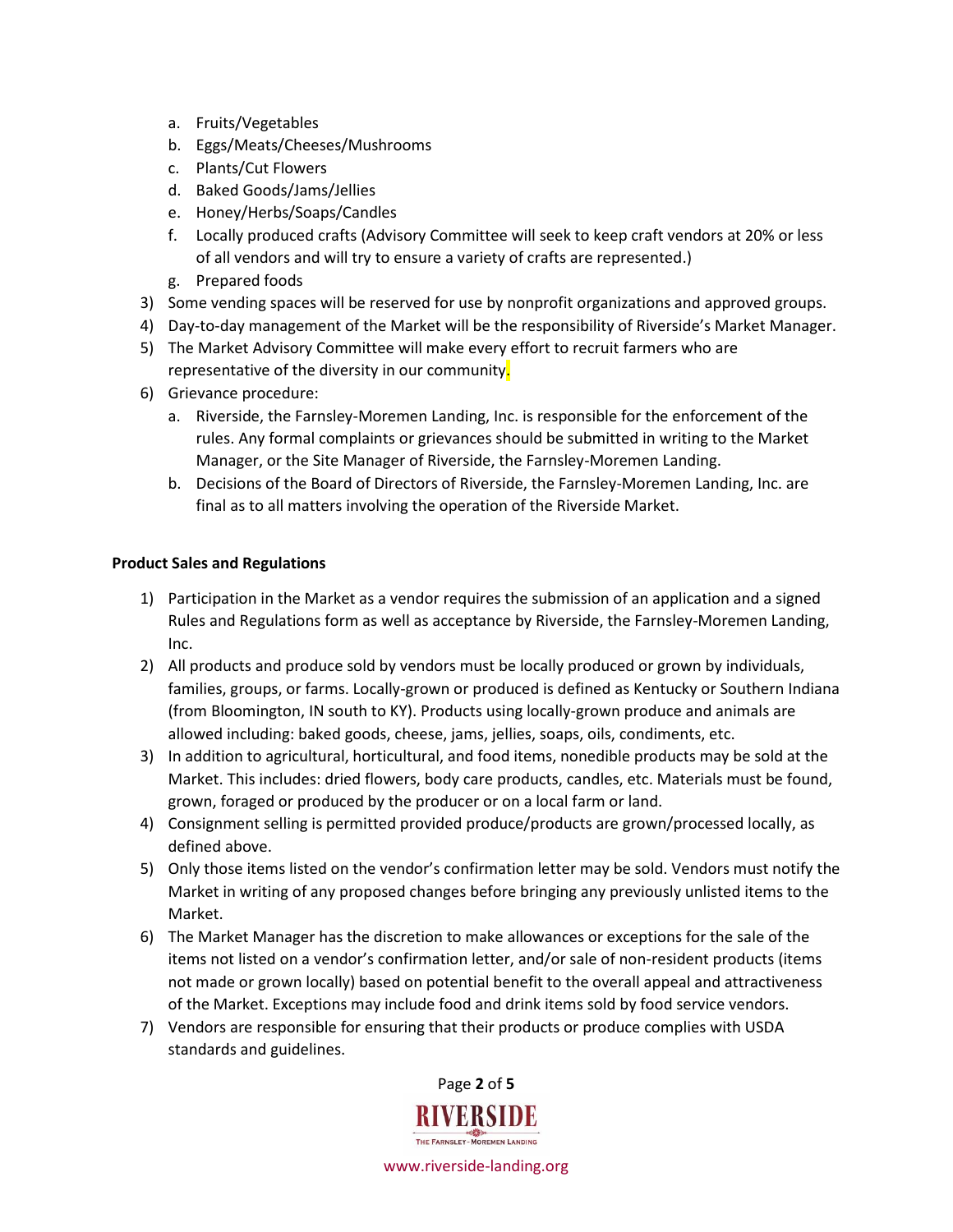- 8) The Market reserves the right to inspect or spot-visit any farm or establishment that is the source of any items sold or distributed at the Market, providing prior notice if possible, as necessary throughout the season.
- 9) Produce offered for sale must be grown, harvested, and cared for postharvest to ensure customers receive fresh, high-quality fruits and vegetables. Culls and produce with only a limited shelf-life remaining, which may be useful for processing (ie. Sauces), must be labeled as such. The Market Manager may require the vendor to remove poor quality produce. It is hereby acknowledged that the undersigned vendor is solely responsible for the quality and removal of unsellable goods.
- 10) All produce or products labeled organic must be third-party certified per USDA standards by a recognized organic certifying agency. Certification letters must be available for inspection at your stand. Verbal or written declarations of organic status that are not documented as required will result in suspension or termination from the Market.
- 11) Vendors will determine their own pricing. Vendors are expected to refrain from engaging in the systematic or deliberate underselling of other vendors.
- 12) No live animals will be sold at the Market.
- 13) No drugs or alcoholic beverages will be used or sold at the Market.
- 14) Smoking and vaping are prohibited at the Market.
- 15) The Market is not able to guarantee access to electricity during the 2022 season. If your stand requires electricity, talk to the Market Manager and/or Riverside's Historic Site Manager to see if your request can be accommodated.
- 16) Vendors are expected to participate in two meetings, one at the start of the Market season and another after the season is over. These may be held in person or virtually.
- 17) Riverside, the Farnsley-Moremen Landing, Inc.'s Rules and Regulations will be reviewed annually but may be amended or revised as determined by the Market Manager and the board of Riverside, the Farnsley-Moremen Landing, Inc.
- 18) Riverside, the Farnsley-Moremen Landing, Inc. and the Parks Department may host other public events (or rent other areas of the property out to private individuals/parties) as part of its operation on Sundays. Both parties will do their best to ensure that such activities do not interfere with the operation of the farmer's market. In some cases, these events can bring more customers to the Market. The vendors and Market Manager will work to ensure that reasonable measures can be taken to accommodate these other activities (i.e., sharing the parking area).

#### **Rules of Operation**

- 1) The Market will be open for business at 10:00 am on designated Sundays. Vendors should arrive prior to 8:30 am and be set up to sell by 10:00 am. The Market will close at 2:00 PM.
- 2) Vendors are expected to furnish their own tables, chairs, tents, and any other equipment needed to operate their stand. Tents should be weighted with 25lbs per tent pole in the event of windy conditions.
- 3) Vendors are responsible for handling all aspects of their sales (i.e., cash boxes, credit card processing, sales tax collection, etc).

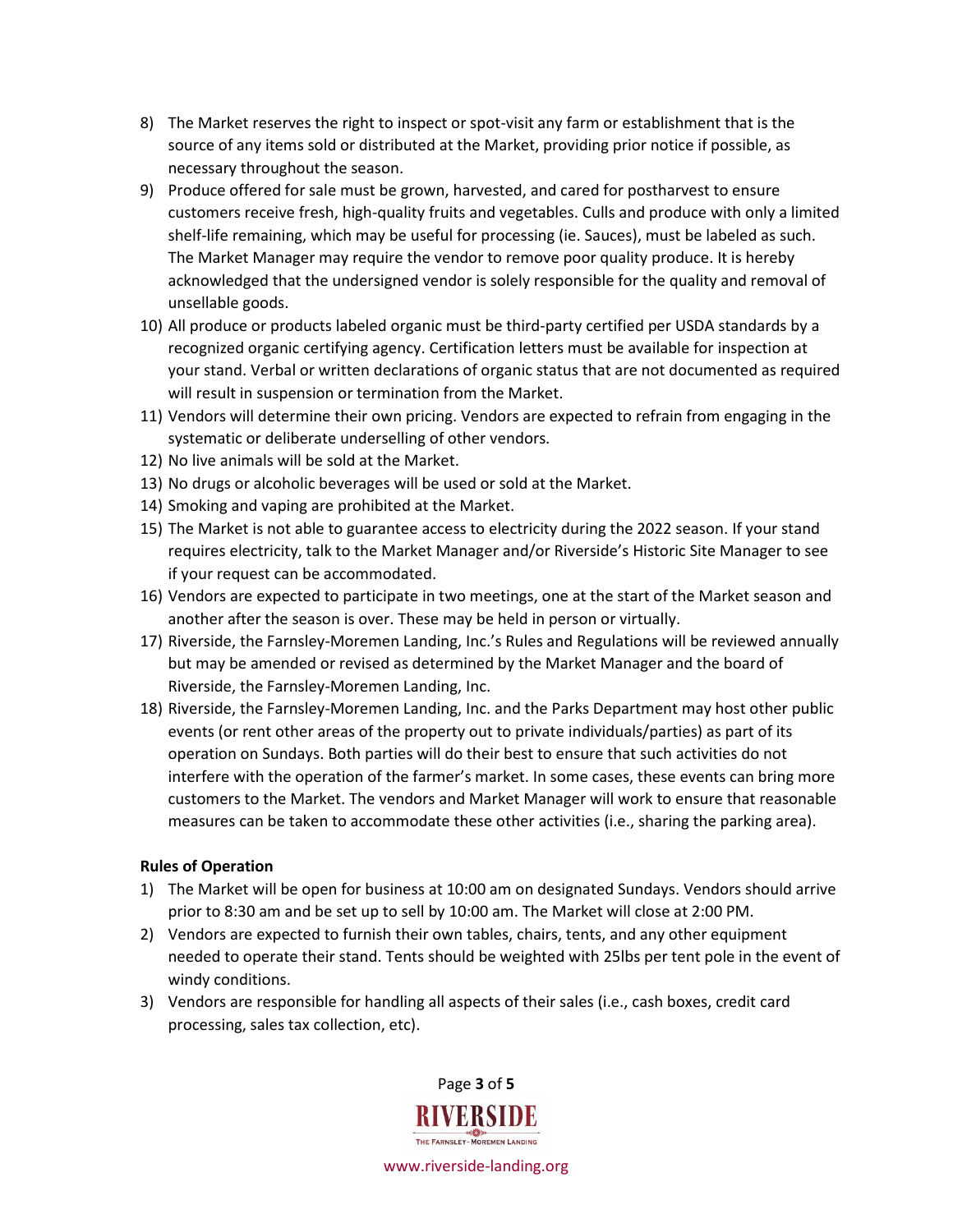- 4) Vendors will maintain their stand/booth until the pre-determined time of closing and will not engage in selling prior to Market opening or after Market closing.
- 5) Prices for all Market items must be visibly posted.
- 6) Vendors must operate their stands/booths in a safe and sanitary manner, arrange their tables to create an attractive display, keep their areas clear of debris, and keep their edible products off the ground.
- 7) Vendors must be honest and courteous at all times. Disagreements with other vendors, the Market Manager, Market Advisory Committee, or customers must be handled in a respectful manner.
- 8) Vendors are individually responsible for conforming to all city, state, and federal laws, including securing licenses or certifications required for the operation of their Market space and for the items they sell or distribute at the Market. Vendors selling non-consumable items will comply with and satisfy their sales tax obligations.
- 9) All scales used must be legal trade, made for commercial use, and be inspected and sealed annually by the Kentucky Department of Agriculture (KDA) Division of Regulation and Inspection.
- 10) Vendors who cannot attend the Market on any particular market day are expected to notify the Market Manager by Noon of the prior business day. Absences without notice may result in space reassignment or termination from the Market.
- 11) Vendors are asked to provide their own paper bags to customers. Plastic bags are allowed, but not preferred.
- 12) Only service animals are allowed at the Market.

PLEASE KEEP RULES FOR REFERENCE AND RETURN THE FOLLOWING PAGE WITH YOUR VENDOR APPLICATION